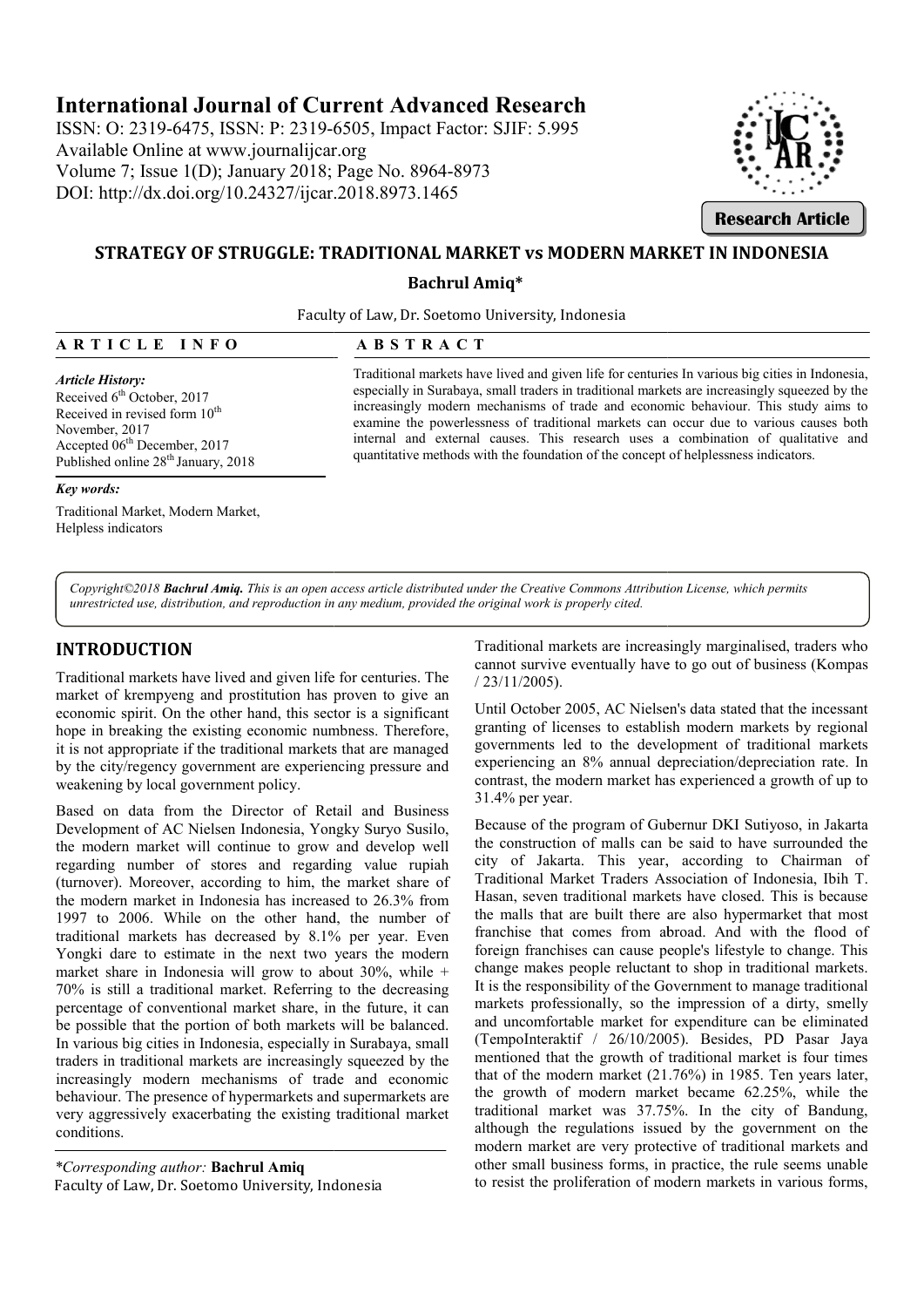so that traditional markets are located adjacent to the mall/hypermarket will become increasingly lonely by buyers / consumers (Kompas / 18/11/2005).

The powerlessness of traditional markets is also experienced in the city of Surabaya. Based on reports from the Association of Indonesian Market Traders (APPSI), out of 81 market units owned by Surabaya City Government, only a third of the existing traditional markets can withstand the expansion of modern market growth and movement. Fatma Erawati M. further stated that PD. The market has assets of 81 markets in Surabaya, but not all of them function as markets. A total of 39 markets are dead and do not contribute at all to the PD. Market (Jawa Pos, 01/06/2007). The growth of modern market is quite high, supported by strong capital from banking syndication, distribution network, product quality assurance and tough management. This condition makes the modern market as a wilderness for the existence of existing traditional markets. Naturally, if the traditional market will face weakness when faced with modern market. Pasar Turi is an example of traditional market fairness in Surabaya. The market that was once designated as the largest and most comprehensive shopping center in eastern Indonesia, is now gradually displaced and abandoned.

Starting off the iconic traditional market in Surabaya is not because the managers are not good at managing the market even though its management is separated from the PD solar market. However, traders are experiencing a sluggish turnover when the local government is reluctant to stop the expansion of modern markets intensively, so that traditional markets can no longer compete in terms of human resources (traders), distribution, capital, structuring, impacts of modern market development, management methods, environment, price, facilities, service, security, hygiene or in terms of physical evidence.

The powerlessness of traditional markets can occur due to various causes both internal and external. Internal factors include the lack of managerial ability of traditional market traders, lack of management methods or marketing methods, lack of solidity of traditional market traders, lack of facilities owned by traditional markets, lack of service factor, low level of traditional market hygiene and also decreasing turnover of traditional market traders. While external factors include the price is too high, the rapid development of modern markets, the uneven distribution of traditional markets, the traditional market regulation is still not optimal because there is no clear legal tools, and public opinion against traditional markets that tend to negative (slums, muddy, less safe and others), and not yet clear direction of traditional market development.

To examine all the identification of the above problems it requires a variety of competencies, both energy, cost and time. Because the researcher has limited competencies, this research will only be limited to uneven distribution pattern of traditional market, the rapid development of modern market, the negative opinion of the society towards the sluggish traditional market, muddy, dirty and others, the direction of the development of traditional markets that have not been clear, the arrangement of traditional markets and modern markets that have no clear arrangement as well.

Further research will be limited only by using data of traditional market participants under the auspices of PD. The Solar Market is 81 markets in 2017.

# **LITERATURE REVIEW**

# *Helpless indicators*

According to Kieffer (1981) and Suharto (997: 215) empowerment includes three dimensions that include popular competence, sociopolitical skills, and participative competencies of Parson *et al*. (1994: 106) also proposes three dimensions of empowerment referring to:

- 1. A development process that begins with individual growth which then develops into a larger social change;
- 2. A psychological state characterized by self-confidence, useful and able to control oneself and others;
- 3. Liberation was resulting from a social movement, beginning with the education and politicization of the vulnerable and then involving the collective efforts of the weak to gain power and change the still-pressing structures (Parson *et al*. 1994: 106).

To know the focus and objectives of empowerment operationally, it is necessary to know various indicators of empowerment that can show a person is powerless or not. So when a social empowerment program is given, all efforts can be concentrated on any aspect of the target of change (e.g. poor families) that need to be optimized. Schuler, Hashemi and Riley developed eight empowerment indicators, which they refer to as empowerment index or empowerment index (Suharto, 2004). The success of community empowerment can be seen from their empowerment concerning economic capacity, access to welfare benefits, and cultural and political capabilities. These three aspects are associated with the four dimensions of power, namely: 'power within', 'power to', 'power over' and 'power with' summarize indicators of empowerment, as follows.

- 1. Freedom of mobility: the ability of an individual to go outside his home or residence, such as to markets, medical facilities, cinemas, houses of worship, to neighbouring homes. This level of mobility is considered high if the individual can go alone;
- 2. The ability to buy small commodities; the individual's ability to buy the daily family necessities (rice, kerosene, cooking oil, spices): his needs (hair oil, bath soap, cigarettes, talcum powder, shampoo). The individual is deemed capable of performing this activity especially if he can make his own decisions without asking for his partner's permission; especially if he can buy the goods using his own money;
- 3. The ability to buy large commodities; the ability of individuals to buy large commodities; the ability of individuals to buy secondary and tertiary goods, such as wardrobe, TV, radio, newspapers, magazines, family clothes. As with the above indicator, a high point is given to an individual who can make his own decisions without asking for his partner's permission; especially if he can buy the goods using his own money;
- 4. Involved in making household decisions; able to make decisions both alone and with a spouse about family decisions, such as home renovation, purchase of goats for breeding, obtaining business credit;
- 5. Relative freedom from family domination: respondents are asked whether in the past year there is a person (husband, wife, children, in-laws) who takes money, land, jewellery from him without his permission; which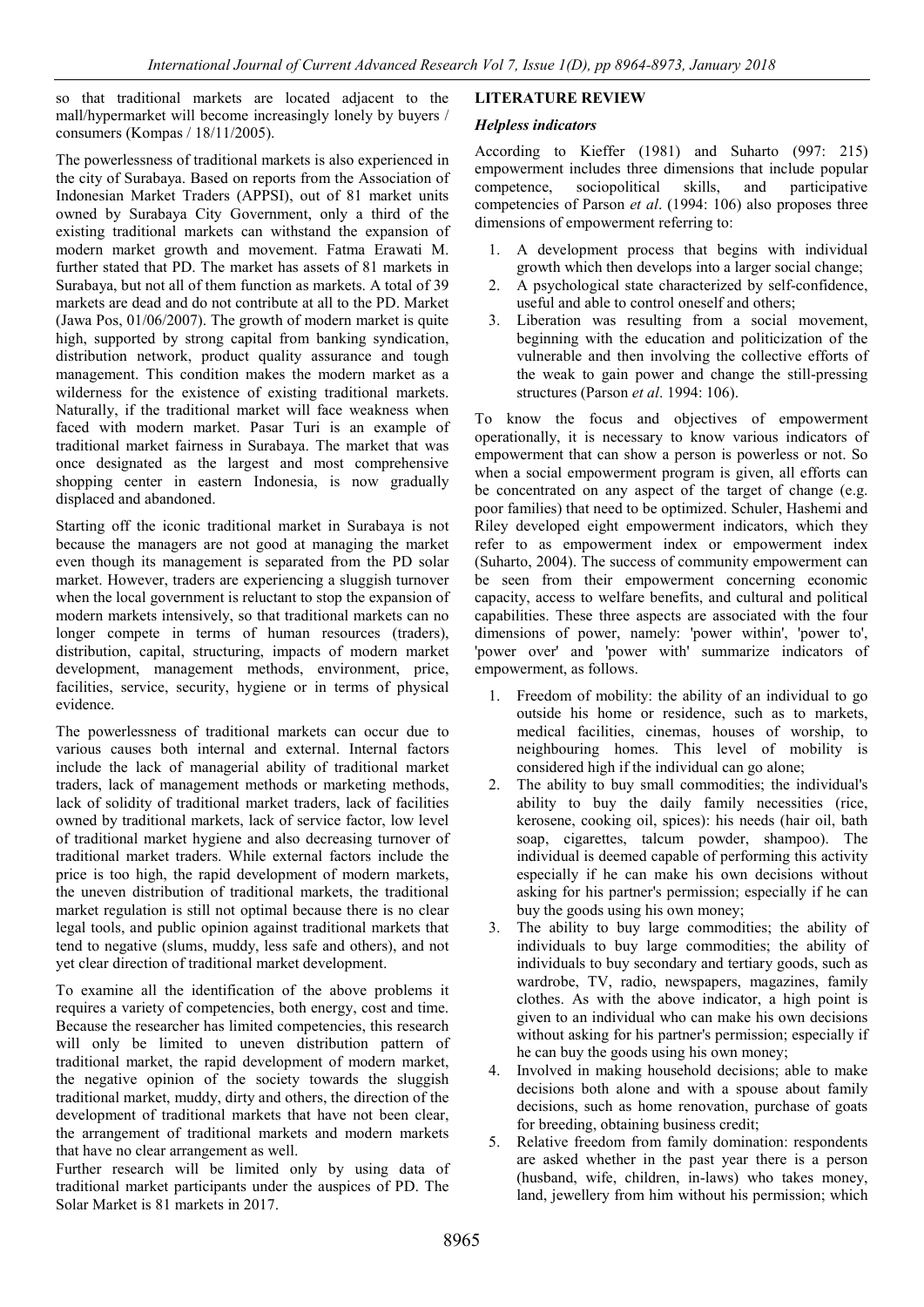prohibits having a child, or prohibits work outside the home;

- 6. Legal and political awareness; know the name of a village government employee / kelurahan; a local DPRD member; name of president; know the importance of having a marriage certificate and inheritance laws;
- 7. Involvement in campaigns and protests; a person is deemed 'defenseless' if he has ever been involved in a campaign or with others protesting, for example against a husband who beats a wife; a wife who neglects her husband and family; unfair salary; misuse of social assistance; or abuse of police and government officials;
- 8. Economic guarantee and contribution to the family: owning house, land, productive assets, saving. A person is considered to have a high position if he has these aspects alone or separately from his partner.

# **METHOD**

The approach in this research is using quantitative and qualitative methods. With the use of these two approaches is expected to obtain the results of the maximum analysis as a basis for the formulation of public policies that are applicable.

This research is a survey, which is a broad observation of an object to be studied problem-solving. In this case, will be studied about the existence of traditional market in big city, that is in Surabaya, in the face of competition with modern market.

### *Research Location / Research Setting*

According to Sugiyono in his book, the method of business population research is: "The generalization region consisting of subject objects that have certain qualities and characteristics determined by the researchers studied and then drawn conclusions" (Sugiyono, Business Research methods, Alfabheta, Bandung, 2004, p. 72).

Population in this research is society of Surabaya. And in this study will not be done for all members of the population, but only against members of the population selected as a sample. The location of the study was taken from all areas of Surabaya, namely North Surabaya, East Surabaya, South Surabaya, West Surabaya and Central Surabaya, while the market sample was determined by cluster proportional random sampling. This cluster sampling method is used considering that there are two market segments in Surabaya, that is market managed by PD. Market (Surabaya Municipal Government) and market managed by private. Samples are limited only to markets managed by PD. Market only. Furthermore, market sampling using proportional random sampling method, i.e. the number of market samples taking into account the proportion of the number of markets in each region. The number of samples taken as many as 10% of the population. Trader's sampling is determined by proportional random sampling method, which is 10% of each trade group consisting of fish, meat, Palen (groceries) traders, fruits, vegetables, market snacks, spices, and food stalls of 100 traders.

Intake of consumer samples by taking into consideration objectivity and consumer experience in shopping both in modern market and in traditional market, so that samples are taken from households, especially middle to lower income which is assumed as consumer in both market. The classification is approached by consideration of household

domicile, where middle-income households are taken from households domiciled in housing and households with small incomes taken from those domiciled outside the housing. The sample size is determined by 300 households in Surabaya city. As proposed by Masri Singarimbun and Sofian Effendi;

\* Data analyzed by using statistical analysis, then the number of samples must be large because the value of \* value or score obtained by the distribution must follow the normal distribution. Samples belonging to large samples of normal distribution are those, \* 30 cases. Or for each variable in the design of the analysis should be 30 cases, Masri Singarimbun and Sofian Effendi, Survey Research Methods, LP3ES, Jakarta, 1995, p.171, so in this study using a sample, i.e. 300 respondents

In this study used questionnaires to measure public responses to traditional and modern markets, using a deferential semantic scale. While the Guttman scale is used to reveal public expectations of traditional markets. Furthermore, to know/measure the impact of modern market development, the method of structural equation modelling (SEM) based on quantitative data (Likert scale) supported by theoretical justification through interview (guide interview) to traditional traders and consumers. This is because the quantitative statistical methods (e.g., SEM) are only able to reveal the phenomenon of causality alone, which in this study is the impact of modern market development on the activity / sustainability of existing traditional markets. So from the need for a qualitative analysis that will support/justify the results of quantitative analysis produced. Based on the problem formulation, research objectives, theoretical studies, research paradigms and conceptual frameworks that have been described above, the hypothesis in this study are as follows;

- 1. The first hypothesis, \* the distribution of traditional markets in the city of Surabaya is not evenly distributed and the turnover of traditional market traders decreased \*.
- 2. The second hypothesis, namely; \* there is a significant (positive / negative) impact of modern market development on traditional market activity \*.
- 3. The third hypothesis, namely; \* traders' opinions and the public towards the existence of traditional markets are still positive \*.
- 4. The fourth hypothesis, namely; \* The formulation of traditional market development patterns is directly affected by the impacts of traditional market activity and indirectly from the development of modern markets \*.
- 5. The fifth hypothesis, namely; \* The formulation of traditional market arrangement pattern that aims and leads to the improvement of Surabaya city economy is directly affected by the impact of traditional market activity and indirectly from the development of modern market \*

The technique of collecting data is done in two ways, that is primary data collected by interview method, while secondary data is done by way of literature study. An important issue in collecting data that must be considered is that the samples taken can be representative of the research itself. From that matter hence technique of collecting data in this research is as follows: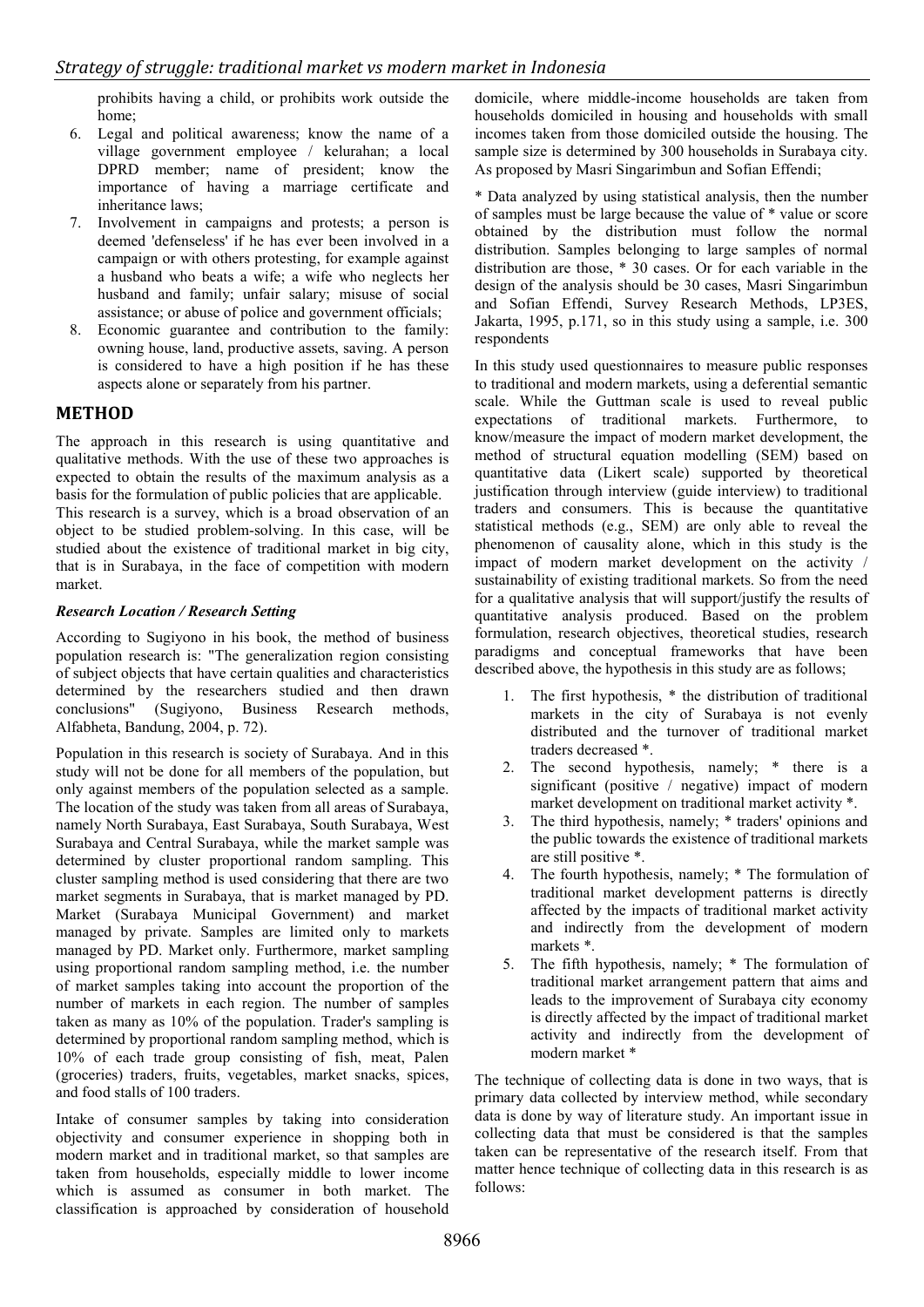- 1. Documentation, i.e., how to obtain data by collecting from the literature and documentation of relevant agencies;
- 2. Questionnaire; in the survey, the use of questionnaires is essential for data collection, while the questionnaire itself is a list of questions given to respondents to complete the previous data collection techniques because there are likely some answers that are not complete so that required a question in writing;
- 3. Observation (observation), i.e., techniques or methods of data collection by way of recording carefully and systematically on the subject and or object under study;
- 4. Interviews, namely; Techniques or methods of data collection conducted by researchers by asking directly with respondents.

Before data analysis, it is preceded by activities in data processing which include:

- 1. Editing, i.e.; check the list of questions that have been submitted by the data collectors. The purpose of editing is to reduce errors or deficiencies in the completed questions list as far as possible.
- 2. Coding, i.e., classify responses from respondents into categories. Usually, the classification is done by way of getting sign/code in the form of numbers on each answer.
- 3. Tabulation, i.e., the job of making labels. The answers that have been coded for answer categories are then entered in the table.

In this study obtained data research both qualitative and quantitative. Qualitative data is the result of direct interviews with 100 (one hundred) market merchant respondents spread across ten markets in 5 (five) areas of Surabaya city. Quantitative data obtained from the tabulation of the results of questionnaires distributed to the respondents as much as 300 respondents of citizens who reside in the modern market and traditional markets. These respondents were chosen with the assumption that the people often shop in modern markets and traditional markets. Qualitative data analysis is referring to the hypothesis that has been compiled in research. The following is a detailed description of the answers to the proposed research hypothesis, namely;

- 1. The distribution of traditional markets in Surabaya is uneven. The traditional market is still more concentrated in central Surabaya with high population density. And the turnover of traditional traders in Surabaya based on field surveys and direct interviews indicates a declining trend with the development of modern markets, especially the modern market in small-scale spread (e.g., indomart, alfamart, and others).
- 2. The impact of modern market presence on traditional markets is positive or negative. The detailed impacts of modern market presence on traditional markets are as follows:
- 3. Excavation of information from traditional market participants (traders); Field findings in this study indicate that more than half of respondents (54 respondents) from traditional markets observed claimed to have felt the presence of a modern market resulted in a decrease in turnover. If detailed

according to the location of the survey, it appears that traditional market participants in big cities tend to feel the impact of the presence of modern markets than in small towns. This is shown based on statements of traditional market participants whose turnover decreased by location, ie, where the percentage of traditional market participants whose turnover decreased by 22.5% (average statement of attitude scale of respondents).

Regarding sold commodities, traditional market participants who sell food or food commodities are the least affected by modern market participants (44 respondents from 100 respondents). This is quite a contrast when compared with commodities electric/electronic appliances, where 63 respondents from 100 respondents traditional market players who sell the goods declared a decline in turnover due to the presence of modern markets. Meanwhile, although the number of respondents who declared a decrease in turnover is not too large (55 respondents), commodity goods daily needs to be given special attention. From the traditional market participants side, although there is no quantitative data so far, field research shows that most traditional market players are engaged in the sale of daily necessities. Moreover, this is related to the pattern of public consumption that most of their consumption is in the form of goods \* daily necessities (sembako). Therefore, the decline experienced by traditional market participants of daily necessities is expected due to the relatively large sales value of the modern market.

From the tables and pictures above can be seen that the distribution of traditional markets in the area of Surabaya is entirely representative.

# *Model and Technique of Data Analysis*

Based on hypothesis and research design, the data collected in this research will be analysed by using some technical statistical analysis. The quantitative statistical data analysis technique used is Structural Equation Modeling (SEM). To test the effect simultaneously, each research variable used SEM technique. All data analysis will be calculated using SPSS 15 and AMOS 7.0 programs. Structural Equation Modeling (SEM) Technique is a complete SEM modelling basically consisting of Measurement Model and Structural Model. Measurement Model or Model of Measurement is intended to confirm the dimensions developed in a factor, while the structural model or structural model is about the structure of relationships that form or explain the causality between factors.

# *Quantitative Data Analysis and Qualitative Data*

# *Quantitative Data Analysis*

Before analyzing research data then the requirement test that must be done is as follows;

# *Test of Validity and Reliability of Research Instruments*

The results of validity test and reliability test of question items determine the quality of research instruments (questionnaire) is very important to do. Before disseminating the questionnaire to all the targeted respondents, the researchers tested 30 respondents as the basis of the validity and reliability of the instrument. The result of validity test of the five variables has a high enough validity with correlation coefficient value of each item above 0.3.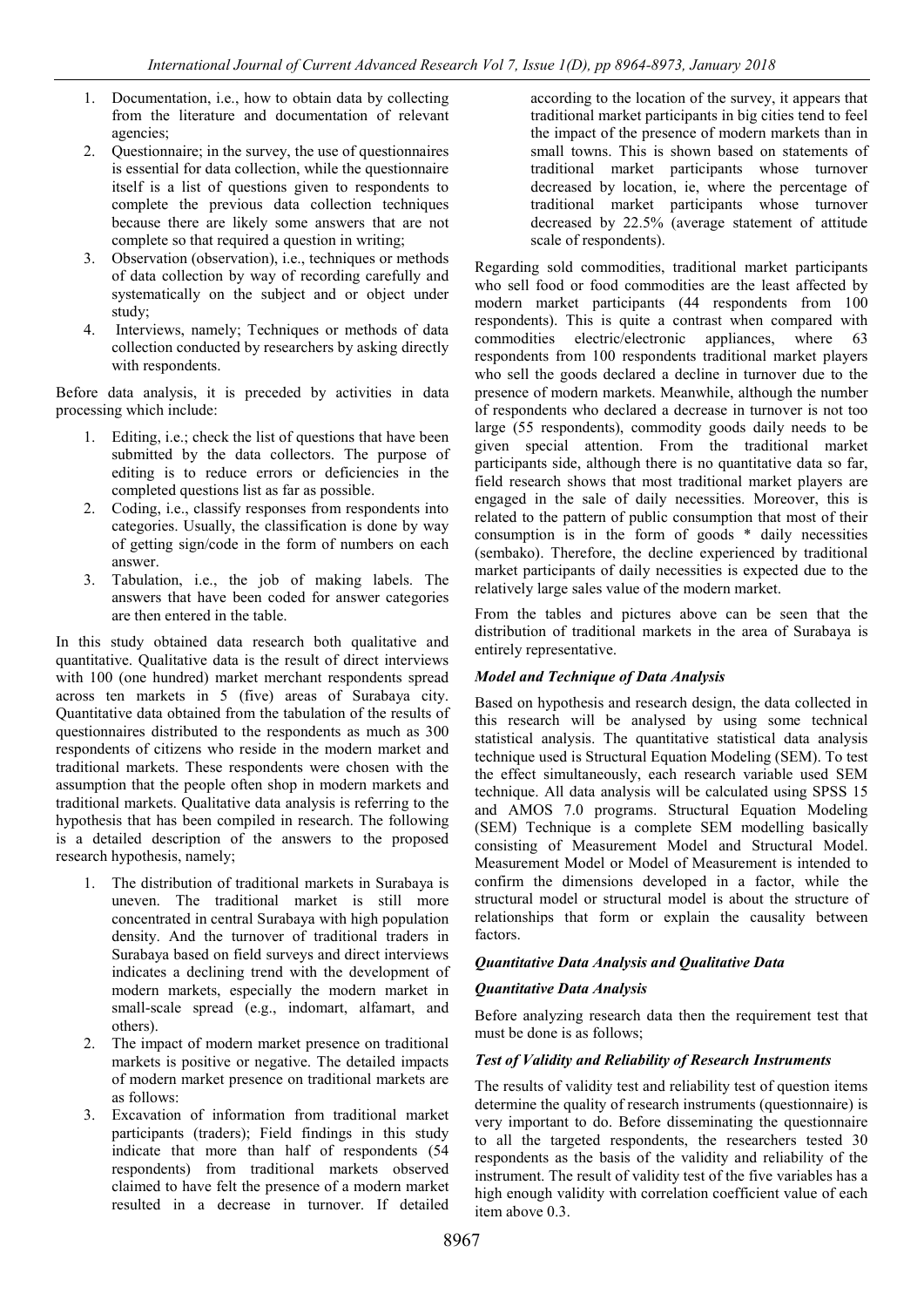| No.                      | <b>Market Name</b>          |                         |                                        | Clasification Surface Area (m2) Year Of Processing Bulding Area (m2) Stand<br><b>Eastern Branch</b> |                          |              | <b>Traders</b> | <b>Land Status</b>               |
|--------------------------|-----------------------------|-------------------------|----------------------------------------|-----------------------------------------------------------------------------------------------------|--------------------------|--------------|----------------|----------------------------------|
| 1                        | <b>Bunga Bratang</b>        | I                       | 5.520,00                               | 1975                                                                                                | 2.754                    | 205          | 147            | PD Pasar Surya                   |
| $\mathfrak{2}$           | <b>Burung Bratang</b>       | $\bf{I}$                | 4.920,00                               | 1979                                                                                                | 4.735                    | 277          | 189            | PD Pasar Surya                   |
| 3                        | <b>Inpres Bratang</b>       | $\mathbf{I}$            | 552,00                                 | --                                                                                                  | 1.132                    | 340          | 222            | PD Pasar Surya                   |
| $\overline{4}$           | Keputih                     | $\rm III$               | 657,00                                 | 1974                                                                                                | 414                      | 54           | 33             | PD Pasar Surya                   |
| 5                        | Gubeng Masjid               | $\bf{I}$                | 3.448,00                               | 1978                                                                                                | 1.029                    | 642          | 407            | PD Pasar Surya                   |
|                          | Gubeng                      |                         |                                        |                                                                                                     |                          |              |                |                                  |
| 6                        | Kertajaya                   | $\mathbf{I}$            | 1.218,00                               | 1977                                                                                                | 301                      | 164          | 128            | PD Pasar Surya                   |
| 7                        | Keputran Utara              | I                       | 8.696,00                               | 1918                                                                                                | 7.548                    | 1.878        | 1.042          | PD Pasar Surva                   |
| 8                        | Keputran Selatan            | $\bf I$                 | 4.100,00                               | 1918                                                                                                | 2.213                    | 565          | 385            | PD Pasar Surya                   |
| 9                        | Dinoyo Tangsi               | $\rm III$               | 1.000,00                               | 1932                                                                                                | 548                      | 158          | 135            | PD Pasar Surya                   |
| 10                       | Bunga Kayoon                | $\mathbf I$             | 3.000,00                               | 1957                                                                                                | 2.394                    | 112          | 107            | Tanah Dinas Pengairan            |
| 11                       | Kapasan                     | Utama                   | 6.500,00                               | 1918                                                                                                | 16.491                   | 1.241        | 770            | PD Pasar Surya                   |
| 12                       | Aswotomo                    | $\rm III$               | 686,00                                 | 1957                                                                                                | 227                      | 208          | 104            | PD Pasar Surya                   |
| 13                       | Kertopaten                  | Darurat                 | 700,00                                 | $\overline{\phantom{a}}$                                                                            |                          |              |                | Jalan umum                       |
| 14                       | Kendangsari                 | III                     | 1.575,00                               | 1957                                                                                                | 1.105                    | 137          | 108            | PD Pasar Surya                   |
| 15                       | Panjang Jiwo                | III                     | 1.000,00                               | 1985                                                                                                | 734                      | 218          | 145            | PD Pasar Surya                   |
| 16                       | Tenggilis                   | $\rm III$               | 677,00                                 | 1978                                                                                                |                          | 40           | 27             | PD Pasar Surya                   |
| 17                       | Pacar Keling                | $\bf{I}$                | 7.103,00                               | 1974                                                                                                | 2.465                    | 607          | 407            | Milik DAOP VIII Perumka          |
| 18                       | Jl. Kelapa                  | III                     | 400,00                                 | $\overline{a}$                                                                                      | $\boldsymbol{0}$         | 66           | 62             | PD Pasar Surva                   |
| 19                       | Ambengan Batu               | $\rm III$               | 196,00                                 | 1932                                                                                                | $\boldsymbol{0}$         | 32           | 29             | PD Pasar Surya                   |
| 20                       | Indrakila                   | $\mathbf{I}$            |                                        | $\overline{\phantom{a}}$                                                                            |                          | 42           | 24             | Jalan umum                       |
| 21                       | Indrakila Darurat           | Darurat                 |                                        |                                                                                                     |                          |              |                | Jalan umum                       |
| $22\,$                   | Kali Kedinding              | III                     | 705,00                                 | --                                                                                                  | 400                      |              |                | PD Pasar Surya                   |
| 23                       | Sutorejo                    | $\rm III$               | 3.420,00                               | 1976                                                                                                | 179                      | 79           | $\overline{2}$ | Tanah eks kas des                |
| 24                       | Pucang Anom<br>Krukah       | $\bf{I}$                | 11.664,00                              | 1957<br>1974                                                                                        | 4.638                    | 1.712        | 1.036          | PD Pasar Surya                   |
| 25<br>26                 |                             | $\rm II$<br>$\mathbf I$ | 1.321,00                               | $\overline{a}$                                                                                      | 847<br>1.075             | 295<br>168   | 229<br>135     | PD Pasar Surya<br>PD Pasar Surya |
| 27                       | Rungkut Baru<br>Tambah Rejo |                         | 2.568,00                               | 1972                                                                                                | 16.017                   | 3.247        | 1.788          | Sebelum terbakar                 |
|                          |                             | Utama                   | 28.052,00<br>99.678,00                 |                                                                                                     | 67.246                   | 12.487       | 7.661          |                                  |
|                          |                             |                         |                                        |                                                                                                     |                          |              |                |                                  |
|                          |                             |                         |                                        |                                                                                                     |                          |              |                |                                  |
| No.                      | <b>Market Name</b>          |                         | <b>Clasification Surface Area (m2)</b> | <b>Year Of Processing</b>                                                                           | <b>Bulding Area (m2)</b> | <b>Stand</b> | <b>Traders</b> | <b>Land Status</b>               |
|                          |                             |                         |                                        | <b>Northen Branch</b>                                                                               |                          |              |                |                                  |
| 1                        | <b>Blauran Baru</b>         | Main                    | 5.550,00                               | 1984                                                                                                | 4.831                    | 1.315        | 1.081          | PD Pasar Surya                   |
| $\overline{c}$           | Kepatihan                   | $\rm III$               | 700,00                                 | 1949                                                                                                | 298                      | 102          | 95             | PD Pasar Surya                   |
| 3                        | Koblen                      | $\rm III$               | 1.600,00                               | 1949                                                                                                | 312                      | 143          | 53             | PD Pasar Surya                   |
| $\overline{\mathcal{L}}$ | Asemrowo                    | $\mathbf{I}$            | 3.960,00                               | 1975                                                                                                | 757                      | 410          | 373            | PD Pasar Surya                   |
| 5                        | Tidar                       | $\bf{I}$                | 3.724,00                               | $\overline{a}$                                                                                      | 1.520                    | 55           | 51             | PD Pasar Surya                   |
| 6                        | Tembok Dukuh                | $\mathbf{I}$            | 1.299,00                               | 1932                                                                                                | 518                      | 206          | 181            | PD Pasar Surya                   |
| $\tau$                   | Baba*an Baru                | I                       | 3.500,00                               | 1916                                                                                                | 2.696                    | 512          | 266            | PD Pasar Surya                   |
| 8                        | Kebalen Barat               | Emergency               |                                        | $\mathord{\hspace{1pt}\text{--}\hspace{1pt}}$                                                       |                          |              |                | Roads                            |
| 9                        | Balongsari                  | $\rm III$               | 2.714,00                               | 1982                                                                                                | 1.990                    | 279          | 214            | PD Pasar Surya                   |
| $10\,$                   | Manukan Kulon               | $\rm III$               | 2.600,00                               | 1984                                                                                                | 400                      | 235          | 212            | PD Pasar Surya                   |
| 11                       | Banjar Sugihan              | $\rm III$               | 5.269,00                               | 1976                                                                                                | 520                      | 127          | 68             | PD Pasar Surya                   |
| 12                       | Dupak Rukun                 | $\rm II$                | 29.892,00                              | 1977                                                                                                | 15.259                   | 637          | 448            | PD Pasar Surya                   |
| 13                       | Dupak Bandarejo             | $\rm II$                | 812,00                                 | 1974                                                                                                | 863                      | 325          | 259            | PD Pasar Surya                   |
| 14                       | Dupak<br>Bangunrejo         | $\rm III$               | 600,00                                 | 1977                                                                                                | 522                      | 166          | 51             | PD Pasar Surya                   |
| 15                       | Simo                        | $\rm II$                | 1.960,00                               | 1975                                                                                                | 1.450                    | 241          | 208            | PD Pasar Surva                   |
| 16                       | Simo Gunung                 | $\rm III$               | 693,00                                 | --                                                                                                  | 572                      | 198          | 114            | PD Pasar Surya                   |
| 17                       | Simo Mulyo                  | $\rm III$               | 1.490,00                               | 1978                                                                                                | 724                      | 274          | 190            | PD Pasar Surya                   |
| 18                       | Krembangan                  | $\rm II$                | 1.708,00                               | 1929                                                                                                | 455                      | 303          | 213            | PD Pasar Surya                   |
| 19                       | Pesapen                     | $\rm III$               | 3.100,00                               | 1930                                                                                                | 632                      | 236          | 208            | PD Pasar Surya                   |
| 20                       | Pesapen Cikar               | $\rm III$               | 1.216,00                               | 1920                                                                                                | 930                      | 58           | 33             | Areal Parkir                     |
| 21                       | Jl Gresik PPI               | $\rm II$                | 565,00                                 | 1957                                                                                                | 355                      | 112          | 78             | PD Pasar Surya                   |
| 22                       | Jembatan Merah              | $\rm II$                |                                        | $\mathbb{L}^{\mathbb{L}}$                                                                           |                          |              |                | Areal Parkir                     |
| 23                       | Pabean                      | I                       | 9.600,00                               | 1937                                                                                                | 6.222                    | 1.776        | 1.475          | PD Pasar Surya                   |
| 24                       | Jl. Dukuh                   | Darurat                 |                                        | 4                                                                                                   |                          | 119          | 115            | PD Pasar Surya                   |
| 25                       | Jl. Bibis                   | $\rm II$                | 1.000,00                               | $\overline{\phantom{a}}$                                                                            | 791                      | 61           | 46             | PD Pasar Surya                   |
| 26                       | Pecindilan                  | $\bf I$                 | 3.200,00                               | 1928                                                                                                | 2.466                    | 844          | 545            | PD Pasar Surya                   |
| 27                       | Kalianyar                   | $\bf{I}$                | 500,00                                 | 1918                                                                                                | 320                      | 14           | 11             | PD Pasar Surya                   |
| $28\,$                   | Jagalan                     | $\rm III$               | 728,00                                 | Ξ.                                                                                                  | 250                      | 54           | 23             | PD Pasar Surya                   |
| 29                       | Gembong<br>Tebasan          | $\rm II$                | 350,00                                 | $\sim$ $\sim$                                                                                       | 225                      | 36           | 111            | PD Pasar Surya                   |

| <b>Table 1</b> Number of Markets in Surabaya City |  |  |  |
|---------------------------------------------------|--|--|--|
|---------------------------------------------------|--|--|--|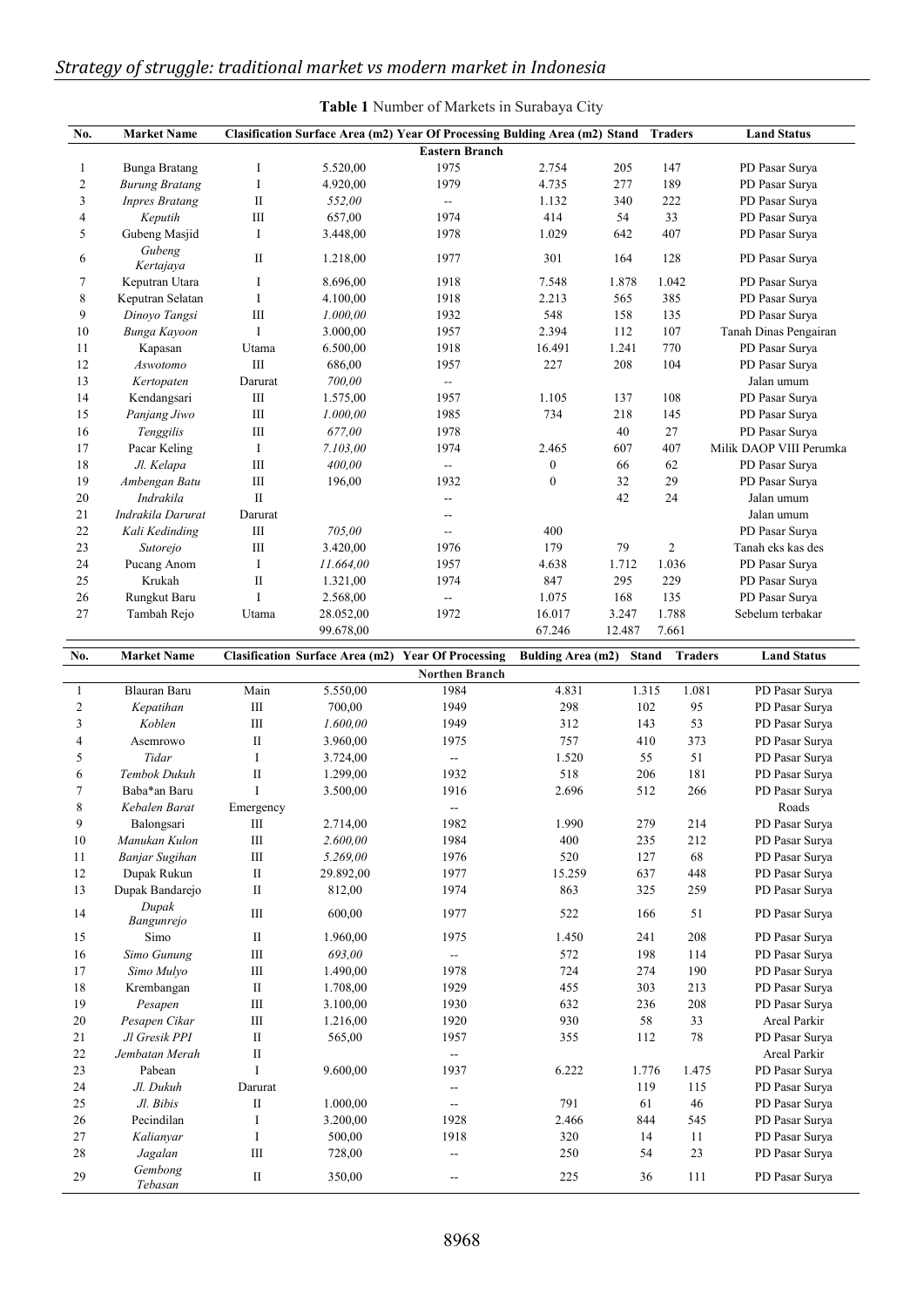| 30             | <b>DRT</b> Gembong<br>Tebasan | Darurat        |            | --                                                        |                   | 118          | 35             | Jalan umum              |
|----------------|-------------------------------|----------------|------------|-----------------------------------------------------------|-------------------|--------------|----------------|-------------------------|
| 31             | Pegirian                      | I              | 3.500.00   | 1978                                                      | 1.878             | 901          | 699            | PD Pasar Surva          |
| 32             | Ampel                         | III            | 280.00     | 1918                                                      | 72                | 19           | 16             | PD Pasar Surva          |
| 33             | Sukodono                      | $\mathbf{III}$ | 192,00     | 1918                                                      | 192               | 20           | 17             | PD Pasar Surva          |
| 34             | Wonokusumo<br>Wetan           | $\rm II$       | 1.825,00   | 1974                                                      | 1.351             | 355          | 291            | PD Pasar Surya          |
|                |                               |                | 94.127,00  |                                                           | 49.371            | 10.251       | 7.780          |                         |
|                |                               |                |            |                                                           |                   |              |                |                         |
| No.            | <b>Market Name</b>            |                |            | <b>Clasification Surface Area (m2) Year Of Processing</b> | Bulding Area (m2) | <b>Stand</b> | <b>Traders</b> | <b>Land Status</b>      |
|                |                               |                |            | <b>Southern Branch</b>                                    |                   |              |                |                         |
| 1              | <b>Bendul Merisi</b>          | $\mathbf{I}$   | 1.900,00   | 1977                                                      | 794               | 136          | 91             | Milik DAOP VIII Perumka |
| 2              | Gavungsari                    | $\mathbf{III}$ | 2.550.00   | 1977                                                      | 283               | 67           | 59             | PD Pasar Surya          |
| 3              | Wonokromo<br>Lama             | $\mathbf{I}$   | 3.285,00   | 1950                                                      | 1.224             | 107          | 86             | PD Pasar Surya          |
| $\overline{4}$ | Dukuh Kupang                  | $\mathbf{I}$   | 2.400,00   | 1975                                                      | 1.071             | 545          | 355            | PD Pasar Surya          |
| 5              | Dukuh Kupang<br><b>Barat</b>  | $\mathbf{III}$ | 730.00     | 1975                                                      |                   |              |                | PD Pasar Surya          |
| 6              | Karang Pilang                 | $\mathbf{I}$   | 966,00     | 1957                                                      | 947               | 202          | 49             | PD Pasar Surya          |
| $\tau$         | Lakarsantri                   | III            | 2.437,50   | 1974                                                      | 417               | 76           | 75             | Tanah eks kas desa      |
| 8              | Hewan Karang<br>Pilang        | Khusus         | 6.000,00   | 1974                                                      | 154               |              |                | PD Pasar Surya          |
| 9              | Bangkingan                    | Ш              | 3.437,50   | 1974                                                      | 308               |              |                | Tanah eks kas desa      |
| 10             | Kembang                       | I              | 4.876,00   | 1929                                                      | 2.619             | 1.005        | 641            | PD Pasar Surya          |
| 11             | Kedungsari                    | $\mathbf{I}$   | 618.00     | $\overline{\phantom{a}}$                                  | 1.105             | 124          | 109            | PD Pasar Surva          |
| 12             | Kedungdoro                    | $\mathbf{I}$   | 850.00     | $\overline{\phantom{a}}$                                  | 432               | 82           | 58             | PD Pasar Surya          |
| 13             | Kupang                        | I              | 3.000,00   | 1929                                                      | 1.851             | 419          | 370            | PD Pasar Surya          |
| 14             | Pandegiling                   | Darurat        |            | $\mathbf{L}$                                              |                   | 714          | 689            | Jalan umum              |
| 15             | Kupang Gunung                 | $\mathbf{I}$   | 2.565,00   | 1975                                                      | 1.261             | 370          | 307            | PD Pasar Surya          |
| 16             | Pakis                         | $\mathbf{I}$   | 1.600,00   | 1952                                                      | 1.146             | 246          | 217            | PD Pasar Surya          |
| 17             | Wonokitri                     | $\mathbf{I}$   | 1.316,00   | 1976                                                      | 946               | 272          | 222            |                         |
| 18             | Tunjungan Baru                | Ι              | 7.726,85   | 1979                                                      | 7.095             | 294          | 108            | PD Pasar Surya          |
| 19             | Wonokromo-<br><b>DTC</b>      | T              | 17.213,00  | 1955                                                      | 10.584            | 3.891        | 725            | PD Pasar Surya          |
| 20             | Genteng Baru                  | Utama          | 4.085,00   | 1918                                                      | 11.576            | 1.216        | 850            | PD Pasar Surya          |
|                |                               |                | 67.555,85  |                                                           | 43.813            | 9.766        | 5.011          |                         |
|                |                               |                | 261.360,85 |                                                           | 160.430           | 32.504       | 20.452         |                         |

Thus from the validity test, the research instrument can be used to collect primary data. While the results of reliability calculations give coefficient results with Cronbach Alpha values above 0.5 which implies that the overall variable reliably. Thus it can be concluded the validity and reliability test results have a level of accuracy and reliability that meet the requirements.

#### *Evaluation of Normality*

The purpose of the normality test is to find out whether the distribution of data follows or accepts a normal distribution. The correlation values obtained were compared with the correlation values for normal plots of 0.987 at  $n = 300$  and alpha = 0.05. The obtained correlation value between kai square value with Mahalanobis distance equal to 0,996, so can be concluded that evaluation of normal distribution has been fulfilled.

#### *Evaluation of Linearity*

The result of the linearity assumption withdrawal approach used refers to the concept of parsimony, that is, when all models used as the basis for testing are linear, quadratic, cubic, inverse, logarithmic, power S, compound, growth and exponential. The result of the linearity assumption examination of all forms of relationship between the variables contained in the structural model is linear. Thus the assumption of linearity in SEM is met.

#### *Evaluation of Outliers*

Examination of univariate outliers can be done by determining the threshold value categorized as an outlier by converting the value of research data into a standard score or commonly called a z-score. Based on kai-square value on the free degree of 19 indicators (number of indicators) at the 0.05 significance level, then obtained kai-square value of 30.144. This implies that some respondents indicated the presence of multivariate outlier symptoms. In this analysis, however, the multivariate outlier arm found in some observation numbers is not omitted from subsequent analysis because there is no particular reason on the profile of the respondent. Thus, multivariate outlier observations remain analyzed.

### *Hypothesis Test Result (SEM Analysis)*

From the results of structural model analysis obtained coefficient (probability) influence as follows:

0,259

**Perkembangan Pasar Modern**

**Aktivitas Pasar Tradisional**

**Perumusan Pola Penataan Pasar**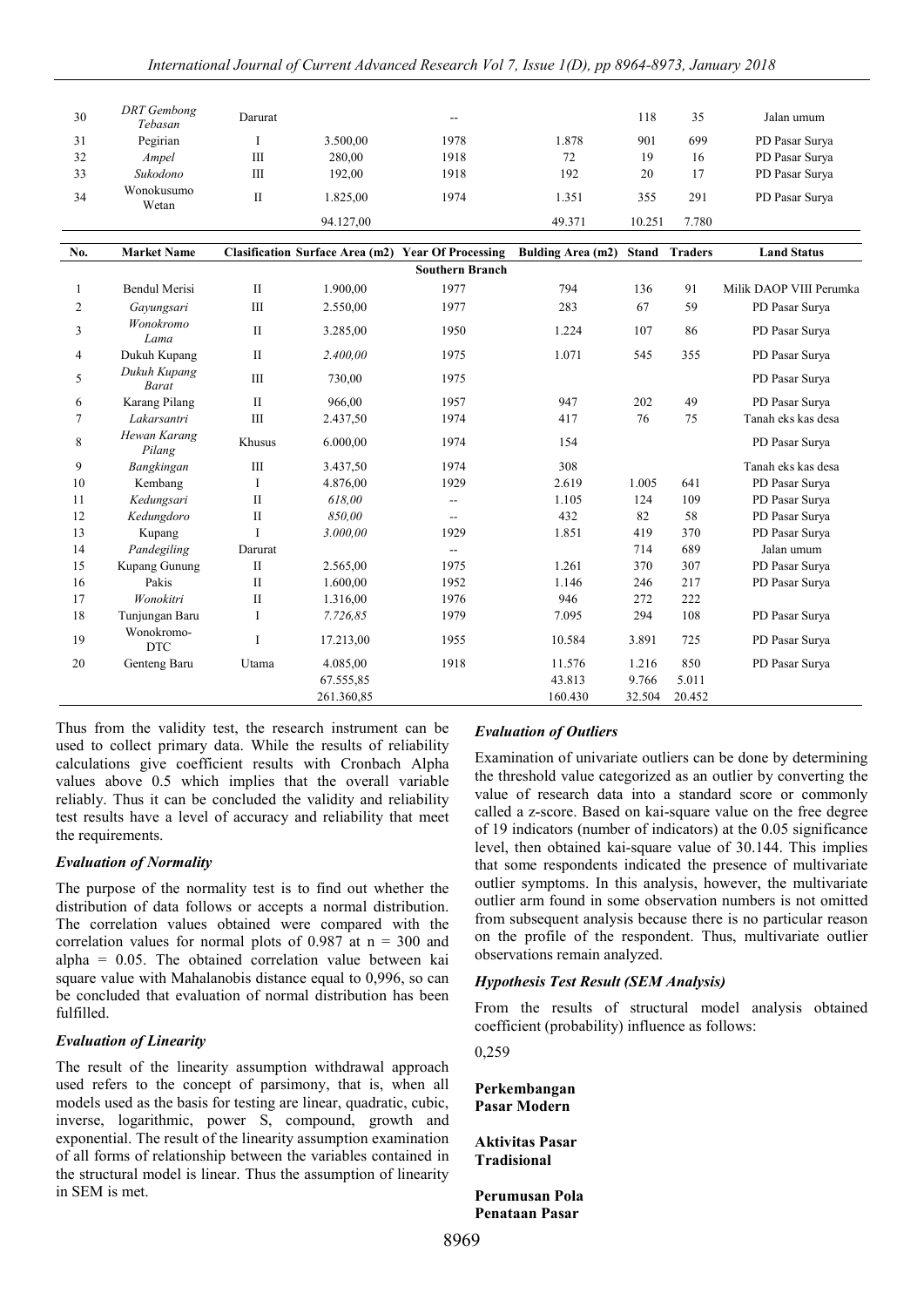#### **Tradisional**

**Perumusan Pola Pengembangan Pasar Tradisional**

#### **Peningkatan Perekonomian Kota Surabaya**

0,187

0,667

0,256

0,368

 $*^2$ -Chi-square = 665.98  $Probability = 0.0045$  $RMSEA = 0.0064$  $GFI = 0.9876$  $AGFI = 0.9222$  $CMIND/DF = 1.4334$  $TLI = 0.9801$  $CFI = 0.9933$ 

formulation of traditional market arrangement pattern is based on traditional market activity with consideration of impact caused by modern market development (koef: 18,7% count, prob.  $= 0.012$ ). The pattern of traditional market development is referenced from traditional market arrangement which is linear with traditional market activity considering the impact of modern market development (koef: 36.8% count, prob. = 0,033). Thus the improvement of the Surabaya city economy can be expected to flourish / increase with the proper pattern of traditional market development and consider the related aspects (koef: 25.6% count: prob.:0.041)

However, the results of the above analysis are not sufficiently able to specifically exploit the phenomena under study in this study (only at the level of causality). Therefore it is necessary to conduct qualitative testing as supporting theoretical justification to reinforce and sharpen the goals/targets in this study.

**Table 4** Percentage of Traditional Market participants who experienced a decline in turnover by the group of sold commodities.

| <b>Type of commodity sold</b> | (%) responden |
|-------------------------------|---------------|
| Daily necessities             | 55            |
| Clothes                       | 50            |
| Food / ingredients            | 45            |
| Electric appliance/           | 63            |
| electronics                   |               |

From the above mentioned goodness of fit index indicates results that have met the requirements of the structural model with value; (\* 2-Chi-square = 665.98; Probability =  $0.0045$ ; RMSEA = 0.0064; GFI = 0.9876; AGFI = 0.9222; CMIND /  $DF = 1.4334$ ;  $TLI = 0.9801$ ;  $CFI = 0.9933$ ) each giving the price above the value standard minimum / maximum fit model (fit model). Thus the structure model built in this study can be stated fit (good).

The description of the structural path analysis above can be observed in the following table of coefficients;

**Table 3** Structural Model Analysis Results

| No. |                                                              | <b>Variabel</b>                                              |             | Koef. p. Value Ket. |      |
|-----|--------------------------------------------------------------|--------------------------------------------------------------|-------------|---------------------|------|
|     |                                                              | <b>Independen Dependen</b>                                   |             |                     |      |
|     | Development of Modern<br>Market                              | <b>Traditional Market</b>                                    | 0.259       | $0.002$ Sig.        |      |
|     | <b>Traditional Market</b><br>Activities                      | Formulation of Traditional<br>Market Arrangement<br>Patterns | 0,187       | $0.012$ Sig.        |      |
| 3.  | Formulation of Traditional<br>Market Setup Patterns          | Formulation of Traditional<br>Market Development<br>Patterns | 0.368 0.033 |                     | Sig. |
| 4.  | Formulation of Traditional<br>Market Development<br>Patterns | Improvement of Surabaya<br>City Economy                      |             | 0,256 0,041 Sig.    |      |
| 5   | Improvement of Surabaya<br>City Economy                      | <b>Traditional Market</b><br>Activity                        | 0.667       | 0,022               | Sig. |

From the results of SEM analysis as presented in Figure 4.2 and table 4.4 above can be translated as follows: \* There is a significant positive impact of the existence of modern market development of the existence/activity of traditional markets in Surabaya. It is shown statistically from the value of its probability value (0.002) which is below the alpha significance level: 5%, with the coefficient matrix value equal to 0.259k count (impact magnitude = 25.9% count). While the

What is also interesting to note is what kind of modern market players feel the most disturbing turnover of traditional market traders. Table 4.5 shows that 90 respondents of traditional markets around modern minimarkets declared their turnover decreased (55.5%, calculated from the average attitude scale) due to the presence of the minimarket. Meanwhile, for other modern market groups, the percentage of traditional market participants around it who declined their turnover was 50 respondents with a decrease of 32.5 (calculated from the average attitude scale). This indicates that the modern market which is considered as a nuisance by traditional market players is a modern market in the form of current minimarkets. This possibility is caused by the hours of operation of the modern mark*et al*most simultaneously with the traditional market participants, as well as the modern market (minimarket) is in the traditional market environment located close to the traditional market participants. This allows consumers to have an alternative to shopping for the same commodity. On the one hand, the modern market in the form of minimarket has an advantage regarding security, comfort, and completeness of goods sold.

**Table 5** Percentage of Traditional Market Traders Who Have Decreased Turnover by Type of Competitor's Modern Market.

| <b>Types of modern market</b><br>competitors | Percentage of traditional<br>markets whose turnover<br>decreased |
|----------------------------------------------|------------------------------------------------------------------|
| Hypermarket                                  | 10.2                                                             |
| Supermarket                                  | 21,5                                                             |
| Minimarket                                   | 72.3                                                             |

Source: Survey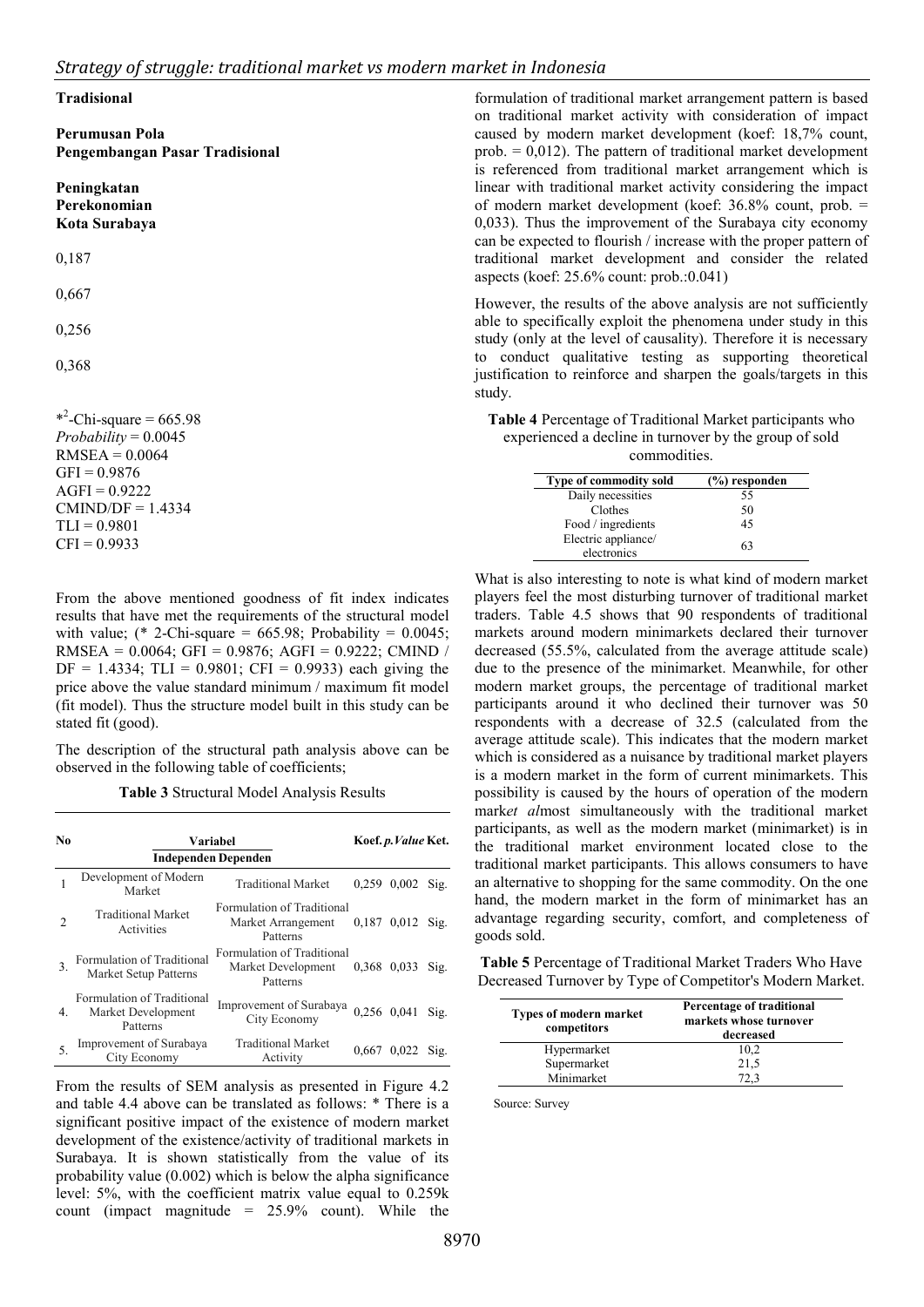**Table 6** Percentage of Traditional Market Traders Experiencing Turnover According to Distance with Competitor's modern Market.

| Distance to modern<br>market | Percentage of traditional<br>markets whose turnover<br>decreased |
|------------------------------|------------------------------------------------------------------|
| $< 100$ meter                | 60%                                                              |
| $100 - 500$ meter            | 42%                                                              |
| 500-1000 meter               | 32%                                                              |
| $\leq 1000$ meter            | 00                                                               |

#### Source; Survey

Table 4.6 shows that the closer the location of modern markets to traditional markets, the impact of declining turnover of traditional market participants is greater. For example between the distance of the location of fewer than 100 meters with a distance of location between 500 \* 1000 meters, the impact of decline in traditional market turnover is very much different. The above data also shows that if the distance between the traditional market and the modern market exceeds 1000 meters, then there is no influence at all.

When viewed from the specifics of daily necessities that traditional market participants are affected by the existence of modern markets include rice, soap/detergent, eggs, cooking oil, noodles, milk, cigarettes, soft drinks, toothpaste and snacks. That is, if there is a decrease in turnover among traditional market participants, not always a decline that occurs for all items of goods they sell.

From the above explanation, based on information obtained from traditional market participants can be deduced that; o The presence of modern markets, especially in the form of minimarkets, causes a decline in the turnover of traditional market participants; o Decrease in turnover of traditional market participants as a whole by an average of 22.5%; o The decline in the value of turnover of traditional market participants due to a decrease in the number of consumers and decline in purchase value. Information on the decline in Information on the decline in turnover of traditional market participants needs to be correlated with consumer activity, to see whether the decline in turnover experienced by traditional market participants is caused by changes in consumer spending patterns that shift from traditional markets to modern markets, or a decrease in purchasing power overall or even a combination of the two. Besides, it should be noted that through observation in the field, it appears that many traditional market participants are adopting the marketing strategy of modern market players such as discount boards in front of the store, price tags, delivery service (goods delivered to consumers) and so on. This suggests that there is a positive impact of the transfer of knowledge from modern market participants to traditional market participants, although this is not necessarily explicitly acknowledged by traditional market participants.

### *Traditional and traditional market traders' opinions about the existence of traditional markets are connected with expectations or expectations of the traders themselves.*

Here is a specific picture of expectations from traditional market traders with their various characteristics:

- 1. Modern markets, supermarkets to be reduced;
- 2. Street vendors who are on the roadside to be disbanded and controlled immediately;
- 3. Access road to the market to improve the consumer easier to visit;
- 4. Rental rates for booths are lowered, and payment mechanisms are made daily, not per month;
- 5. Promotions from the company to be reduced and not done within the traditional market, as they may damage the selling price;
- 6. In front of the market to install the floor plan to facilitate visitors to the location in question;
- 7. Created a strategic and adequate parking facilities;
- 8. Structuring is done again including the structure and infrastructure as well as highway traffic around the market;
- 9. A capital credit facility with low-interest rate is required;
- 10. There is a need to curb street vendors;
- 11. Taxes/levies are cheaper;
- 12. The existence of minimarket to be shifted further;
- 13. Infrastructure and hygiene facilities are more concerned;
- 14. Traditional market expectations in Surabaya to be used as tourist attractions as well as in Yogya, Bandung, and Bali;
- 15. The security of the traditional market and the environment around the market is further enhanced;
- 16. Establishment of market merchant cooperatives;
- 17. The Government takes into consideration the pricing mechanism of traditional market products to be lower than in the modern market;

While information from consumers based on field findings in this study indicates that shifting consumption pattern of Surabaya society from traditional market to modern market causing decrease of turnover of traditional market participants between before market and afterwards can be detailed as follows (result of interview with 300 respondents)

**Table 7** Pattern of public spending for daily needs between before the existence of the modern market and suitably.

|                                                    | <b>Before the modern market</b>                            |                                                    | After modern market                                       |                                               |
|----------------------------------------------------|------------------------------------------------------------|----------------------------------------------------|-----------------------------------------------------------|-----------------------------------------------|
| Prosentase<br>Shopping To<br>Traditional<br>Market | Prosentase<br>Shopping To<br>Non<br>Traditional<br>Markets | Prosentase<br>Shopping To<br>Traditional<br>Market | Prosentase<br>Shopping To<br>Non<br>Traditional<br>Market | Prosentase<br>Shopping<br>To Modern<br>Market |
| 85                                                 |                                                            | 55                                                 | 20                                                        | 25                                            |

Source: Observation

The main purpose of observation to consumers is to confirm whether the decline in turnover experienced by traditional markets is due to changes in consumer spending patterns (i.e., whether due to the impact of the existence of modern markets) or due to a general decline in consumer purchasing power. It can be identified through the observation of the value of shopping and the share of consumer spending to the modern market and to the traditional market The results of these observations can be seen in table 7.

From table 7. Above shows that there is a shift in consumer behaviour between before and after the modern market. This is evident from the results of interviews of 300 respondents said that before the modern market around the residence. Regarding fulfilment of daily needs of 85% who usually shop traditional market and the rest shop at stores around the residence. However, after the modern market around the shelter there was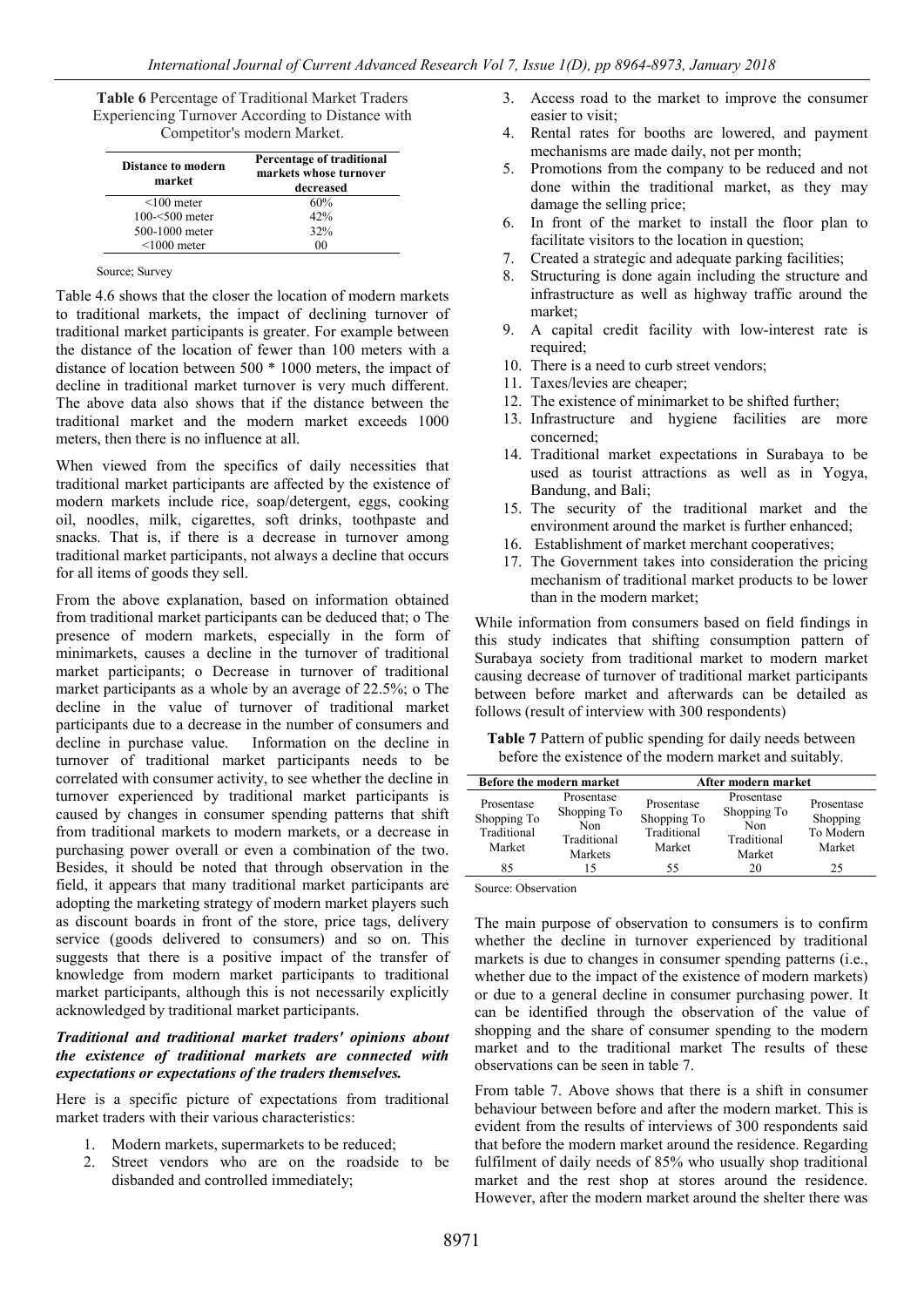a shift of the original shopping place 85% of shopping in traditional markets, now turned into 55% shopping in traditional markets and the remaining 25% shopping in modern markets 20% shopping around the residence (grocery store, merchant around).

The following is the result of quantitative data analysis with graphical description of the responses of respondents to traditional markets and modern markets;

Table 4.8 Respondents Response

Source: Data processing

### Source: Data processing

Table 4.8 shows that the reason for choosing to go to the modern market is because of the convenience of shopping, the availability of goods (more complete), ease of parking, quality products, and shop assistants who are ready to help. Meanwhile, consumers who shop at traditional markets are reasoned because of lower prices and location near home. It appears that many motives are used by consumers to shop into the modern market. From the consumer side, the traditional market advantage only if they are closer to home. This is an early indication that when modern markets emerge, there is considerable potential for shifting shopping patterns from traditional markets to modern markets.

**Table 9** Difference in Price of Goods in Traditional Markets with Modern Markets for Price Cases in Higher Modern

Markets

| <b>Types of Goods</b> | <b>Price Gap</b> |
|-----------------------|------------------|
| Sugar                 | IDR. 150.        |
| Mie                   | IDR $\theta$     |
| Soft Drink            | <b>IDR. 250</b>  |
| Cooking Oil           | <b>IDR. 500</b>  |
| Cigarette             | <b>IDR. 300.</b> |
| Soap/Detergen         | <b>IDR. 500</b>  |
| Snack                 | <b>IDR.2000</b>  |
| Milk                  | IDR. 250.        |
| Egg                   | IDR. 250.        |

What is interesting to note is the price difference between the modern market and the traditional market to see how significant the influence of price variables in changing consumer spending patterns. Table 4.9 shows that the price difference depends on the type of goods purchased by the consumer. For can drinks (soft drinks) modern market average sells up to Rp.250, - more expensive than the traditional market price. This shows that there is a change in spending patterns among consumers, the change occurs not because it is based on rational economic considerations, but non-economic factors, such as excellent service, comfort and others.

Based on information collected from traditional markets, consumers and other information, it can be concluded as follows:

The decline in turnover experienced by traditional markets is not entirely due to the presence of modern markets, but also by the decline in consumer purchasing power and competition among traditional markets, both traditional markets managed by PD Pasar Surya and those managed by the private sector.

Percentage of shifting consumption pattern of Surabaya society between before and after existence of modern market, according to information from consumer equal to 25%;

The presence of modern markets provides a substantial business opportunity for domestic suppliers.

### *Innovation and Preference of Research Results*

From the various findings described above there are several things that need to get the attention of the government of Surabaya:

- 1. The most influential modern market in the presence of traditional markets is the modern market in the form of mini market. This requires a regulatory policy on minimarket permissions such as opening hours and locations;
- 2. Constraints faced by traditional market traders in the form of difficulty to access commodity merchandise with low price (kulakan). This is due to the small amount of capital owned. Therefore, it is necessary to support the government in the form of capital even if it is possible for the government to establish regional companies engaged in the distribution of special goods for traditional traders.

### *Public Policy Analysis*

The pattern of traditional market development seen in Surabaya city government policy is in the form of development of traditional market become semi-modern which combine traditional market and modern market. With the emergence of these policies research shows that there are complaints from traditional traders that exist in the market is related to the high rental prices that cause the decline in competitiveness.

Another excess is the emergence of illegal traders located near the semi-modern market. Given the absence of their ability to buy or rent a stand/kiosk in the market. In addition to causing congestion consumers tend to shop for illegal merchants that can ultimately harm the owner.

# **References**

- Alma B., 2000. Manajemen Pemasaran dan Prasarana Jasa. Alphabeta, Bandung.
- Dinas Infokom, 2006
- DuBois, Brenda dan Karla Krogsrud Miley (1992), Social Work: An Empowering Profession, Boston: Allyn and Bacon
- Ife, Jim, Community Development: Creating Community Alternatives,Vision, Analysis and Practice, Longman, Australia, 1995
- Jawa Pos, 1 Juni 2007
- Hidayat. 1983. Prospek Pedagang Eceran (Formal dan Informal) dalam Pembangunan. Prisma No. 3 Tahun 1983. Jakarta.
- Hidayat, 1989. Daya Saing Pasar Tradisional dan Swalayan. Majalah Management dan Usahawan Indonesia. Lembaga Management Fakultas Ekonomi Universitas Indonesia. No. 2 Thn. XVIII, Februari 1989.
- Kieffer, C. H., Citizen Empowerment: A Developmental Perspective, Prevention in Human Service, Vol. 3, USA, 1984
- Kottler, Philip, 2000. Marketing Millenium*.* Edisi 9. Prentice Hall, Jakarta

Kompas, 23 Nopember 2005

Kompas, 26 Nopember 2005

Kompas, 9 Mei 2007